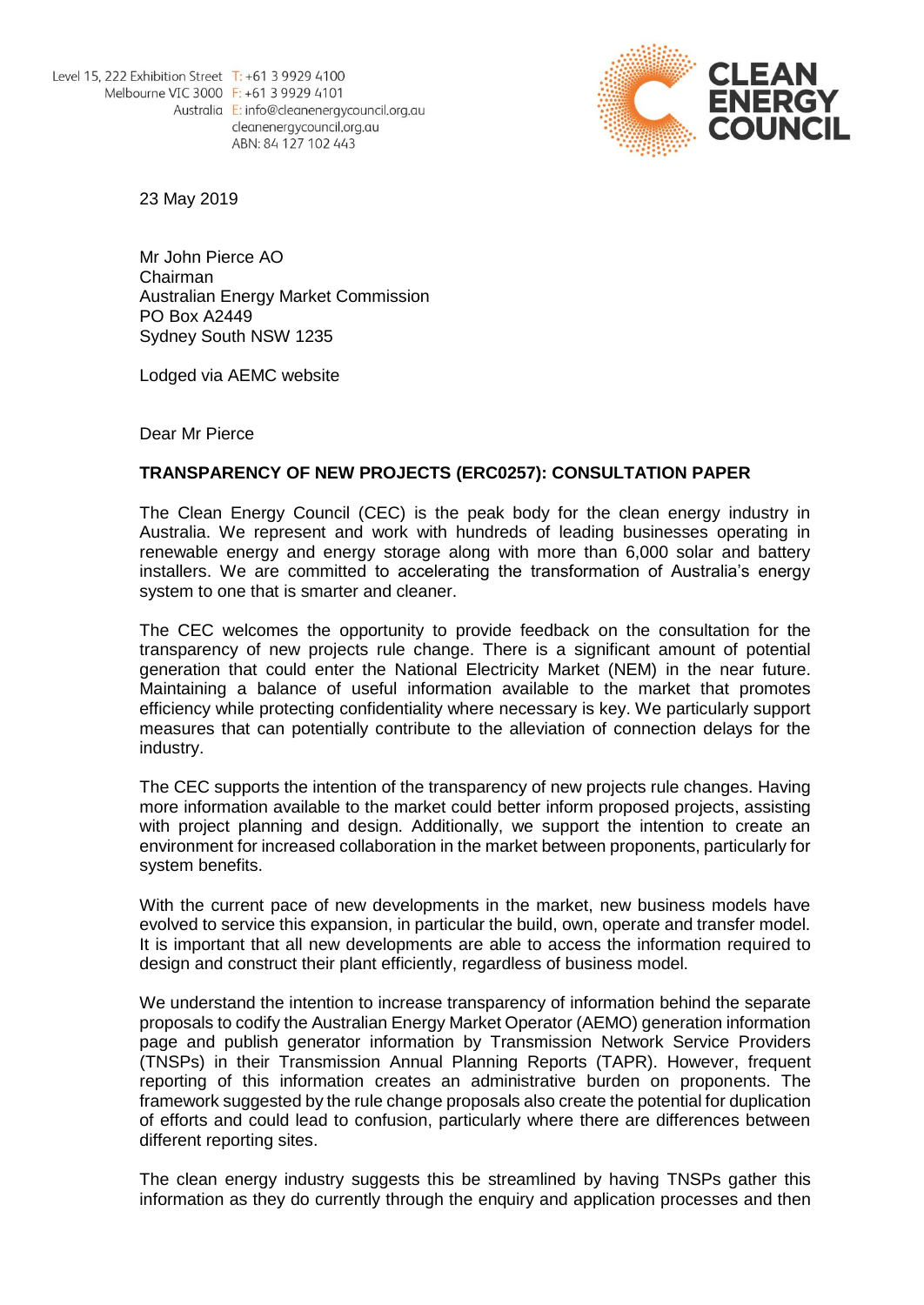having the TNSPs input that information into an AEMO online portal. The consultation paper states generators could input this information into the portal, our suggestion is essentially the same process with TNSPs performing that function. This will limit some of the administrative burden on the industry and reduce duplication by AEMO and the TNSPs whilst ensuring consistency of information. For this arrangement to be efficient, TNSPs would need to be required to update the information via the online portal a set number of days out from AEMO generation page updates rather than an ongoing basis within a set number of days of a change as is currently proposed.

The granularity of project information collected and presented requires careful consideration. There is a clear distinction between a connection enquiry and a connection application. The CEC suggests separate reporting and publishing processes are established for projects in the connection enquiry phase and those in the connection application phase.

Information for projects at the connection enquiry phase should be available via aggregated data by regions within a state. This should detail the total MWs of enquiries and the number of projects proposed, both by technology type. This is currently the way that AEMO is representing enquiry information in their Victorian NEM generation map<sup>1</sup>. Publishing information on individual enquiries is likely to be less helpful to the market as the information is more speculative and therefore less accurate due to constant changes as developers refine their projects. Aggregated reporting also reduces the administrative burden as projects parameters change frequently during this phase.

During the connection application phase of project development, project specifications are solidified. The CEC support the suggested information in the rule change being made available to the market at this stage. It may also be worthwhile establishing a threshold level to report information changes. This may limit the need for constant updating of immaterial changes to the detail of a project.

The attachment outlines specific comments regarding each of the rule change proposals.

Thank you for the opportunity to comment on this consultation*.* If you would like to discuss any of the issues raised in this submission, please contact Tom Parkinson, Policy Officer, on (03) 9929 4156 or [tparkinson@cleanenergycouncil.org.au](mailto:tparkinson@cleanenergycouncil.org.au) or myself, as outlined below.

Yours Sincerely,

Vincenfactorias

Lillian Patterson Director Energy Transformation [lpatterson@cleanenergycouncil.org.au](mailto:lpatterson@cleanenergycouncil.org.au) (03) 9929 4142

<sup>-</sup><sup>1</sup> AEMO, *Victorian NEM Generation Maps*, [https://www.aemo.com.au/-](https://www.aemo.com.au/-/media/Files/Electricity/NEM/Network_Connections/Maps/VIC-Generation-V2019-04.pdf) [/media/Files/Electricity/NEM/Network\\_Connections/Maps/VIC-Generation-V2019-04.pdf,](https://www.aemo.com.au/-/media/Files/Electricity/NEM/Network_Connections/Maps/VIC-Generation-V2019-04.pdf) (accessed 22 May 2019)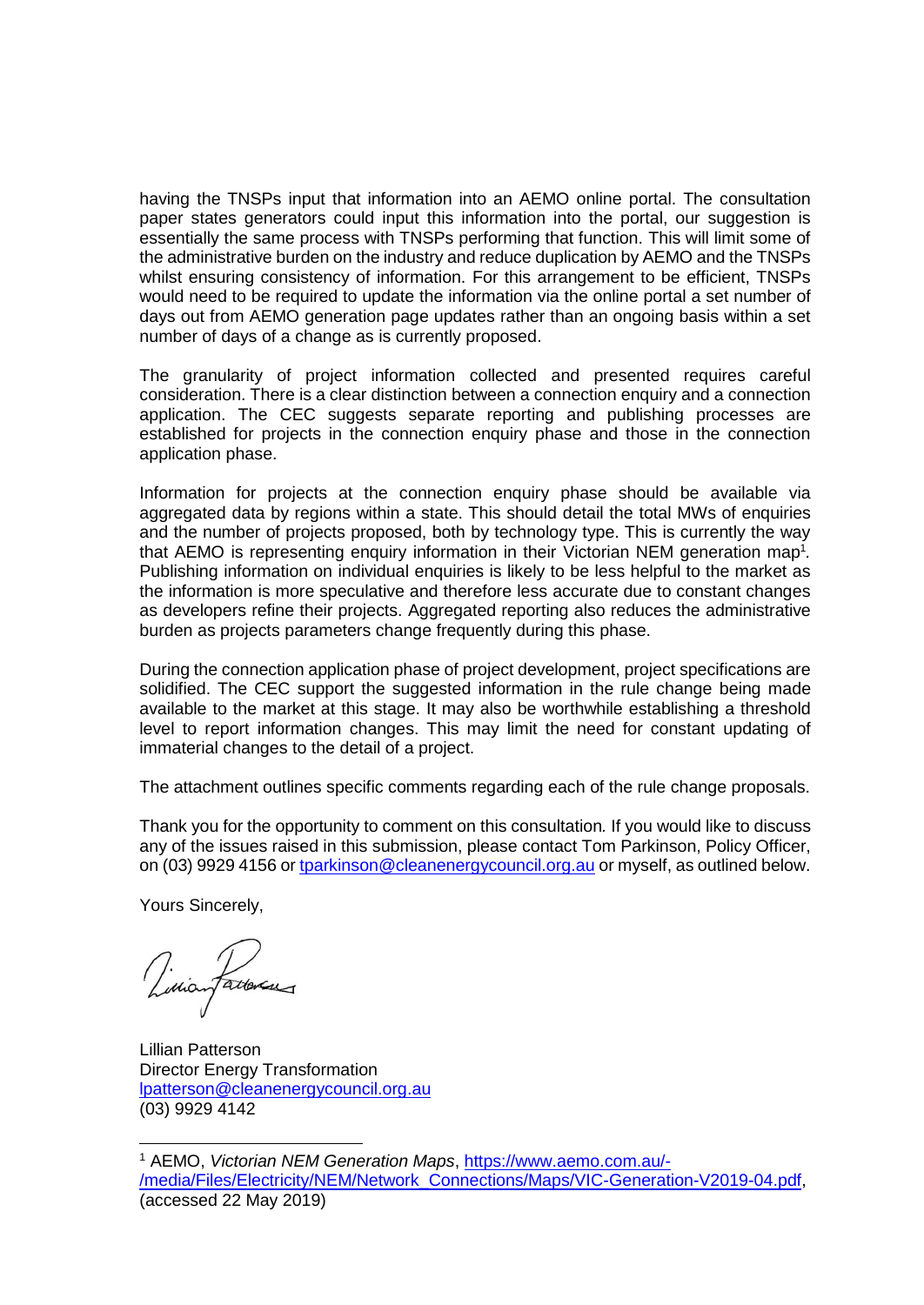# **CEC response to the rule change requests**

#### **AEMO rule change request**

The Australian Energy Market Commission (AEMC) should assess the potential for misuse of information that may be provided to would-be Intending Participants who have no intention of ever participating in the market. We support more information becoming available, however balancing the benefits of information transparency and the potential for misuse of information is of key interest to industry.

Currently, recourse against parties who misuse information is tied to their eventual market registration and the threat of deregistration as a market participant. This course of action has no impact on a party that has no intention to participate in the market. The AEMC should give due consideration to the regulatory mechanism that will be used to hold these parties accountable to confidentiality requirements.

The CEC notes a lack of clarity surrounding what information would be provided to new entrants to the Intending Participant category under this rule change. An overview of the types of information that may be provided is outlined in the paper, however further clarification is welcomed regarding:

- Would data provided be aggregated data or individualised data sets
- What timeframe would the data set cover
- The level of granularity in the data

# **Australian Energy Council (AEC) rule change request**

The AEMC should clarify the threshold for the intending participant class. Currently the threshold is 30MW as it is linked to the eventual registration. This links to the pending rule change request on generator registration thresholds, which suggests reducing the threshold from 30MW to 5MW. The AEMC may also need to consider the potential for transparency of projects connecting to the Distribution Network Services Providers (DNSP) in light of this rule change and the impending threshold changes.

The timing for the requirement to notify AEMO of information changes warrants further consideration by the AEMC. Project details are likely to frequently change during the early development phase and as such requiring notification of changes during the connection enquiry phase could be inefficient. Once a project reaches connection application may be a natural time to enforce notification requirements.

The CEC suggests the timeframe for reporting be changed to a set time period before AEMO is expected to make updates to its generation information page. This ensures the least burden on industry while ensuring AEMO's information is still kept up to date. Requiring industry to update every 10 days may lead to several updates by industry within a 30-day AEMO update cycle

It may be worthwhile considering a threshold that limits the reporting of incremental change to project details through to AEMO. Throughout project design and construction, details may change frequently with a significant proportion of these changes being considered minor and of insignificant consequence to the market. Limiting the reporting requirements of these minor changes could lessen the administrative burden on participants.